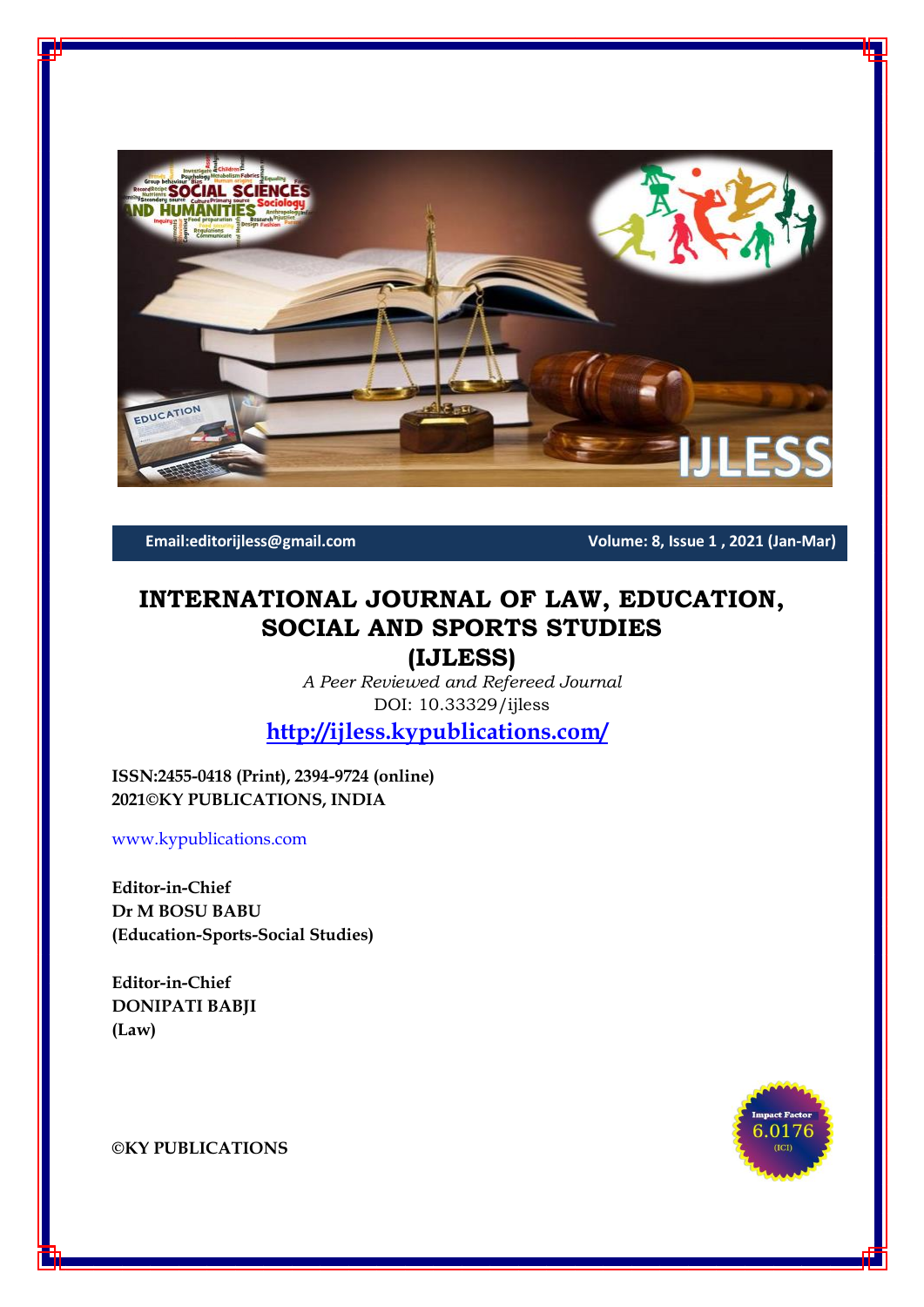# **International Journal of Law, Education, Social and Sports Studies (IJLESS) Volume: 8, Issue 1, 2021 (Jan-Mar) ISSN: 2455-0418 (Print), 2394-9724 (online) Research Article**

# **Indian Federalism at Crossroads**

## **Prof K Chandrashekhar**

Dept of Post Graduate Studies and Research in Political Science, Kuvempu University, Shakaraghatta- 577451 Shivamogga district. Email: dkcsrdpr@yahoo.com [DOI: 10.33329/ijless.8.1.1](http://ijless.kypublications.com/)5



#### **ABSTRACT**

The framers of the Indian Constitution were influenced by variety of factors while establishing federation. During the British period, the provinces were not independent sovereign entities. They were administered on unitary basis by the Governor General. Though the provinces were enjoying autonomy, they were responsible to the Governor General but not the Provincial Assemblies.

Federalism has today become an elastic concept and it is used widely and with differing emphasis. Expressions like Coercive federalism, dual federalism, Cooperative federalism etc have come to be used with increasing frequency. In this article the essential conditions for the federal form of government and certain other conditions for federal constitution have been discussed.

Federal system has its own features or characteristics. In Indian federal system, constitution is the supreme. Division of powers is an important feature of the constitution. But concurrent list is common for Central and State Government but in America there are only two lists. Hence Concurrent list leads to conflicts between Central and State Governments, and ultimately Central law will prevail over the State law. According to K C Wheare, our constitution is described as Quasi Federal- tight Union of constituent units. There are certain articles in the Indian constitution which go against federalism in India. Thus Indian federalism has challenges. It cannot be static because the balance will have to be struck between National and Sub-national needs and aspirations. India has been able to achieve this through constitutional amendments. Indian federalism is quite unique on account of multi ethnic and multi cultural plural societies.

**Keywords:** Union of the States, Geographical contiguity, Emergency provisions, Concurrent list, Quasi federal, Flexible constitution, Division of power, Integrated Judiciary System, All India Services, Residuary powers

#### **1. Introduction**

In the study of constitutional developments, the concept of federalism occupies a key position even after two hundred years of the application of the concept of federalism. No concrete definition has been formulated which is acceptable to all the people. The term federalism is unclear and controversial. However several political scientists have made efforts to define federalism. Generally the term is defined as an association of states. Following are the factors for Federal Union: (1)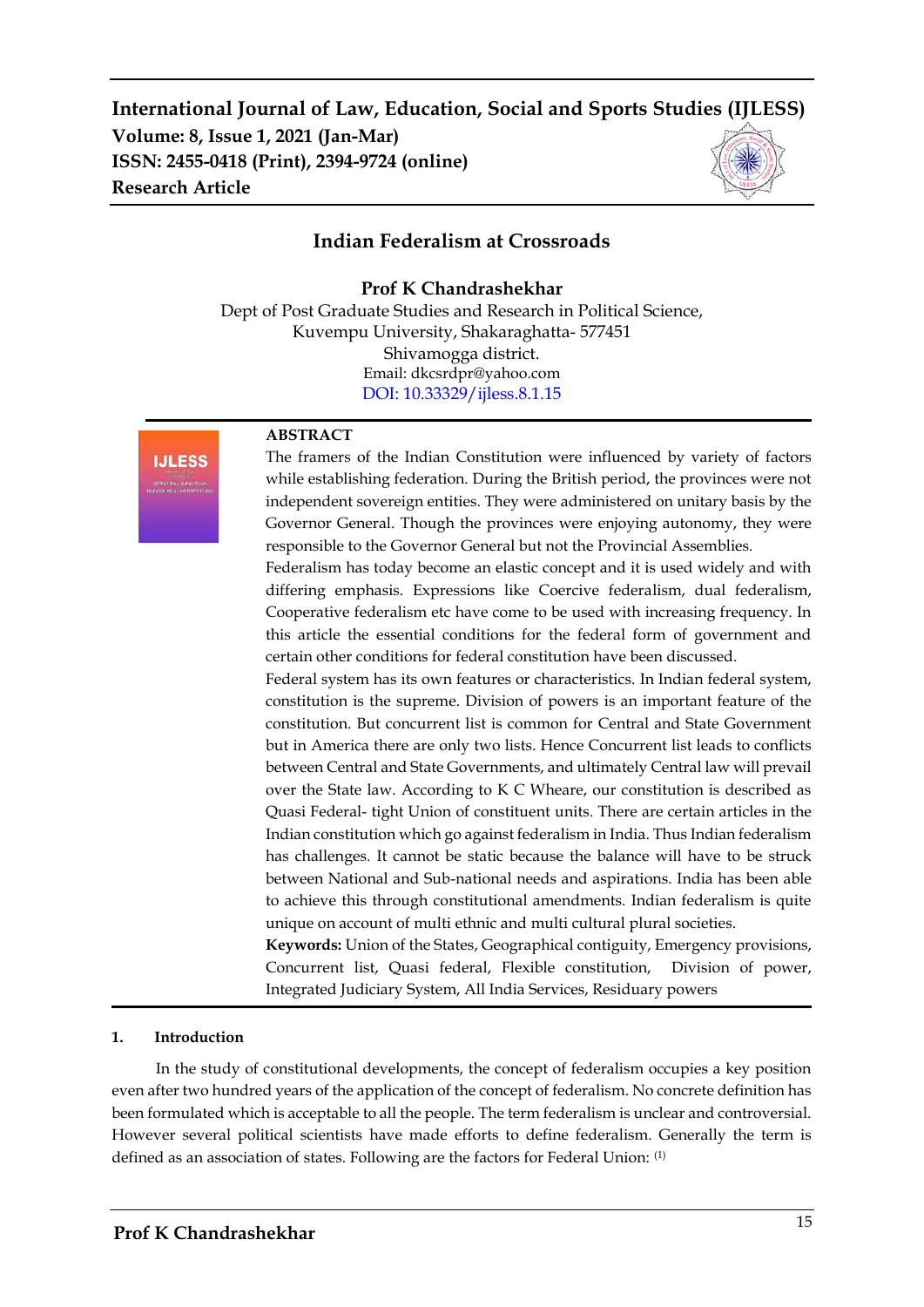- 1) They must be in need for common defence.
- 2) Common community feelings, community of race, religion, language and nationality.
- 3) Similarity of social and political institutions, but they should not be autocratic or dictatorial.
- 4) Federalism demands forms of governments which have the characteristics associated with democracy or free government.
- 5) They must have the capacity to work together with social institutions.

In the light of the above mentioned observations, an attempt has been made in this article to analyze the various aspects of federalism with special reference to India.

The constitution of India came into force on 26th January 1950. There are divergent views regarding whether our constitution is Federal or Quasi federal. Prof. K C Wheare has defined Federal Principles. "According to him what is necessary for the federation is that the Central government and the Regional governments should operate directly upon the people. But each government should limit to its own sphere. Within that sphere each organ should be independent of one another. In his opinion following basic features must be present for the alliance:(2)

- There must be consent of the states for federal union. They must desire to be under the single Central government for some purpose at any rate.
- The communities concerned must desire at the same time to establish independent Regional Governments in some matters.
- They must have the capacity to work for the systems.
- They should have the desire for union on account of sense of military insecurity.
- They must Desire for economic advantage for union.
- They must have common political aspirations.
- They must have Geographical contiguity.

#### **Comparing Features of Federal and Unitary Governments** (3)

| <b>Federal Government</b>                      | <b>Unitary Government</b>                         |
|------------------------------------------------|---------------------------------------------------|
| 1. Dual Government (that is, national          | 1. Single government, that is, the national       |
| government                                     | government which may<br>regional<br>create        |
| and regional government)                       | governments                                       |
| 2. Written Constitution                        | 2. Constitution may be written (France) or        |
| 3. Division of powers between the national and | unwritten (Britain)                               |
| regional government                            | 3. No division of powers. All powers are vested   |
| 4. Supremacy of the Constitution               | in the national government                        |
| <b>Unitary Government</b>                      | 4. Constitution may be supreme (Japan) or may     |
| 5. Rigid constitution                          | not be supreme (Britain)                          |
| 6. Independent judiciary                       | 5. Constitution may be rigid (France) or flexible |
| 7. Bicameral legislature                       | (Britain)                                         |
|                                                | 6. Judiciary may be independent or may not be     |
|                                                | independent                                       |
|                                                | 7. Legislature may be bicameral (Britain) or uni- |
|                                                | cameral (China)                                   |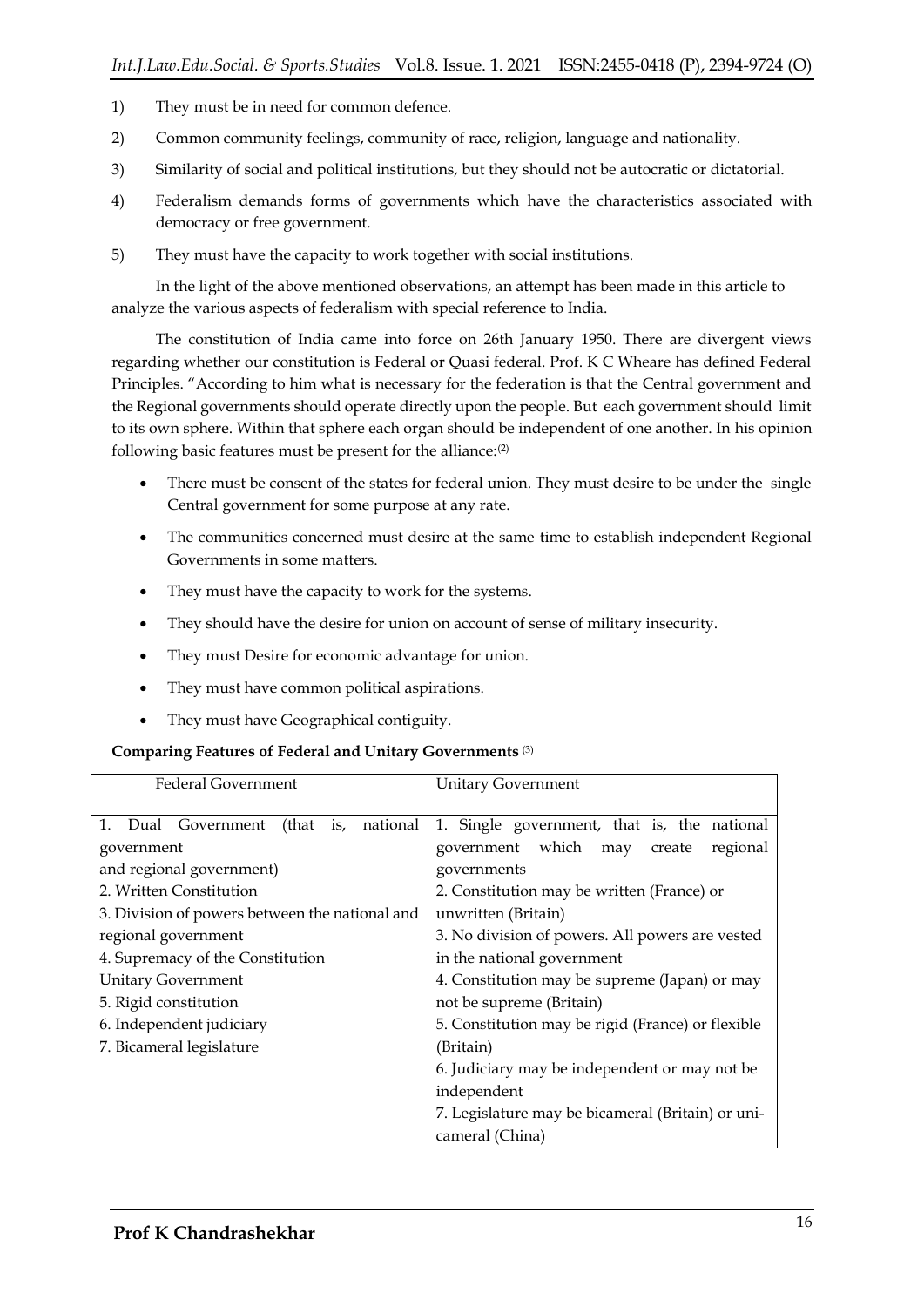#### **1.1 Scientific definitions of Federalism**

According to KC Wheare there must be some divergence between the units before federal union is constituted. Poor states desire federal union rather than unitary states. There is a problem in the working of the federal system as to how to harmonize the conflicting interests of these different units.

According to JS Mill, "there should not be any one state more powerful than the rest. If there is only one such state, it will insist upon becoming the master of the joint deliberations. If there are such two states they will be adamant to agree. Size of the units in the area and population is most important. There must be some sort of reasonable balance among the units. If the Federal government is to work effectively there must be a supply of men with capacity to govern. There must be sufficient economic resources available to both Central Government and Regional governments". (4)

According to William Livingston, an authority on federalism- 'The essential nature of federalism is to be shot not in the shadings of legal and constitutional terminology, but in the forces- economic, social, political and cultural.' Federal government is a device in which the federal qualities of the society are protected.  $(5)$  William Livingston agrees "with Prof. K C Wheare when he says that federal government is suitable only to those that are organized upon Democratic and Republican foundation".

Federalism presupposes both unity and diversity and constitutes a device for compromising the opposite tendencies. It demands mutual respect among the federating units. If some of the federating units possess a democratic background and others possess autocracy, the success of federalism will be questionable. In other words a Living Stone is opposite to the simple numerical majority of the normal democratic theory.

A democratic government is viewed as limited government by him. The limits must be placed upon the participants involved in the political process whenever the central government has to decide a particular issue which may affect the interests of the states. The Central Government must take the consent of the states in the process of making decision. There must be conscious opinion on the particular issues. Federalism cannot be dismissed as evil because it cannot fit into the theory of majoritarian democracy.

William Riker on federalism does not attach much importance to the social economic conditions but he attaches importance to the political aspects of unification.(6)

Professor KC Wheare after examining the features of the Indian constitution has come to the conclusion that the Indian constitution is Quasi Federal in nature by pointing out the following tenets:

- a. Some subjects are exclusively assigned to the union list and some subjects are assigned to the State list.
- b. Some powers are assigned to the Central government regarding the intervention in the affairs of the states given by the constitution.
- c. Emergency provisions enable the Central Government to convert the union into Unitary State.

#### **1.2 Departures from federalism**

If there are certain departures from the classical federations they arise on account of historical circumstances and prevailing social, economic, political, regional and cultural factors. If there are certain departures in the constitution they are added as unique features among the federations of the world.

When the states were reorganized on linguistic basis on 1<sup>st</sup> November 1956 the distinction between the part A- part B- part C and part D states was abolished. Subsequently they were put on equal footing. Seven schedules were also amended. The state of Bombay came to be divided into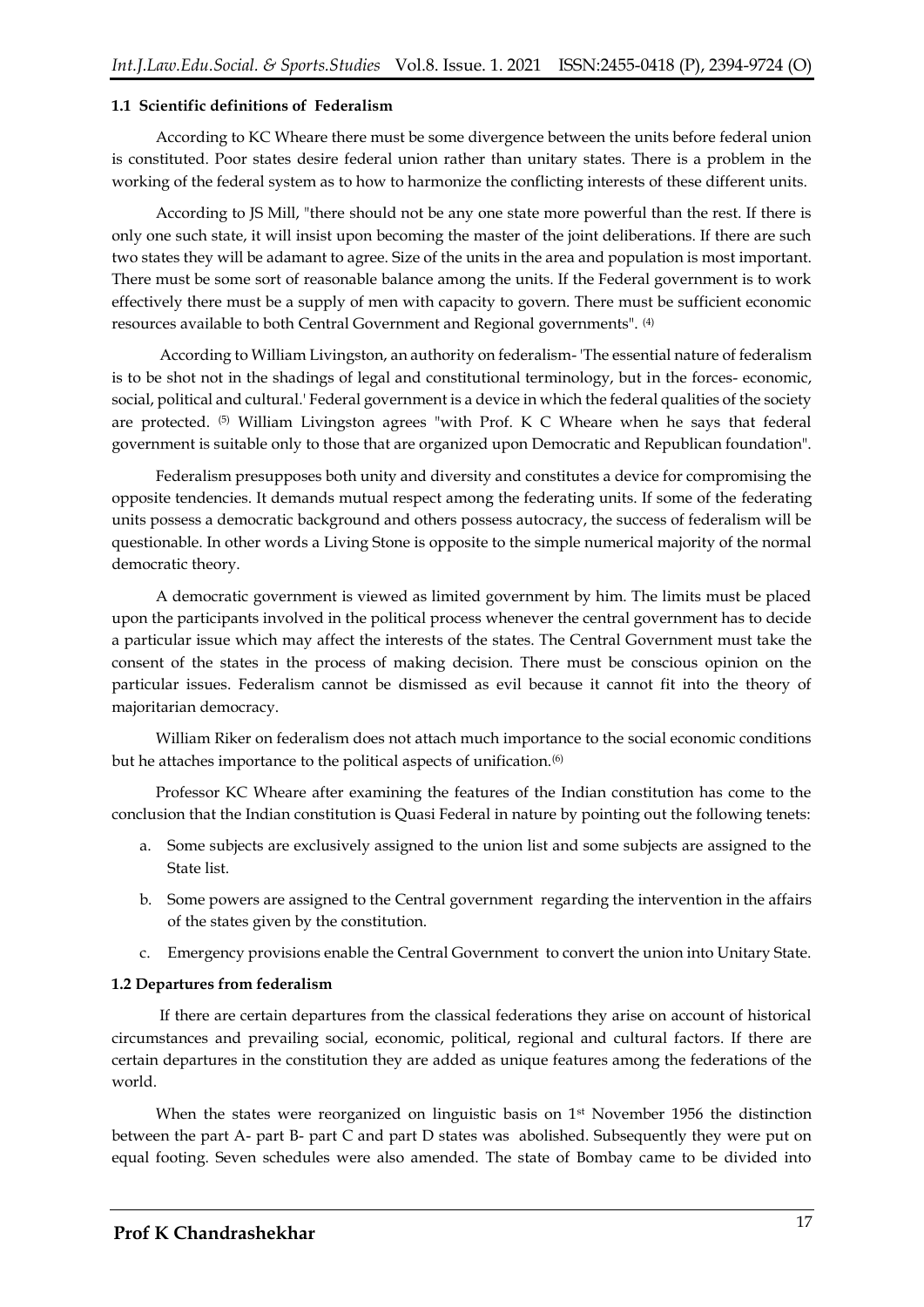Maharashtra and Gujarat states. Punjab state, Assam state and Andhra state have been reorganized from time to time.

Thus the central leadership has succeeded in maintaining the territorial integrity and unity of the nation. The creation of the linguistic states had led to Inculcation of state loyalties- regional loyalties and caste loyalties. The people of the particular region want that they should be represented in the cabinet and office of chief ministership should be rotated among the leaders representing the different regions. The Union government depends upon the State government to implement the National Policies, schemes and programs affecting the entire nation.

There are certain articles in Indian constitution which go against federalism in India. They are known as unfederal provisions. They are described below:

- 1. The Articles 200 and 201 deal with reservation of State Bills. The Governor has power to reserve the bills for consideration of the President. Article 201 deals with giving assent or vetoing such bills by the President. Such provisions are contrary to the pure concept of federalism. Under these articles the Central ruling political party at the Central may harass state governments led by opposition parties in the legislative fields.
- 2. Article 249 is a negation of State Autonomy and according to K Santhanam this article is wholly derogatory to the concept of federalism. Parliament has power to enact any law on any item of the State list in the name of National interest on the basis of the resolution passed by the Rajya Sabha by two thirds majority under article 249.
- 3. Articles 256 and 257 direct the states to comply with the Union laws and not impede or prejudice the exercise of Executive power of the union respectively. The Unilateral decision of the centre under these two articles not only violates the Federal Principle but also leads to the emergence of authoritarianism.
- 4. The provision relating to presidential rule under article 356 has become most irritating in the field of centre -state relations. The phrases in the constitution like in accordance with the provision of the constitution and failure of the constitutional machinery are vague about their meanings. Such vague provisions will give undue advantage to the central ruling political party to dabble in State politics. (7)

Following are the examples(3):

- i. Twelve times during Jawaharlal Nehru era.
- ii. Two times during LalBahadurShastri era.
- iii. Twenty five times during Morarji Desai era.
- iv. Fifty one times during Mrs. Indira Gandhi era.
- v. Eight times during Rajiv Gandhi period.
- vi. Twelve times during PV Narsimha Rao period.
- vii. Five times during Atal Bihari Vajpayee era.
- viii. Twelve times during Man mohan Singh period.
- ix. Four times during Narendra Modi period.

Thus one thirty one time's state emergency declarations were issued by the President on the basis of recommendations made by the respective Governors of different states. Similarly presidential rule was been imposed several times in the union territories under section 51 of Union Territories Act 1953.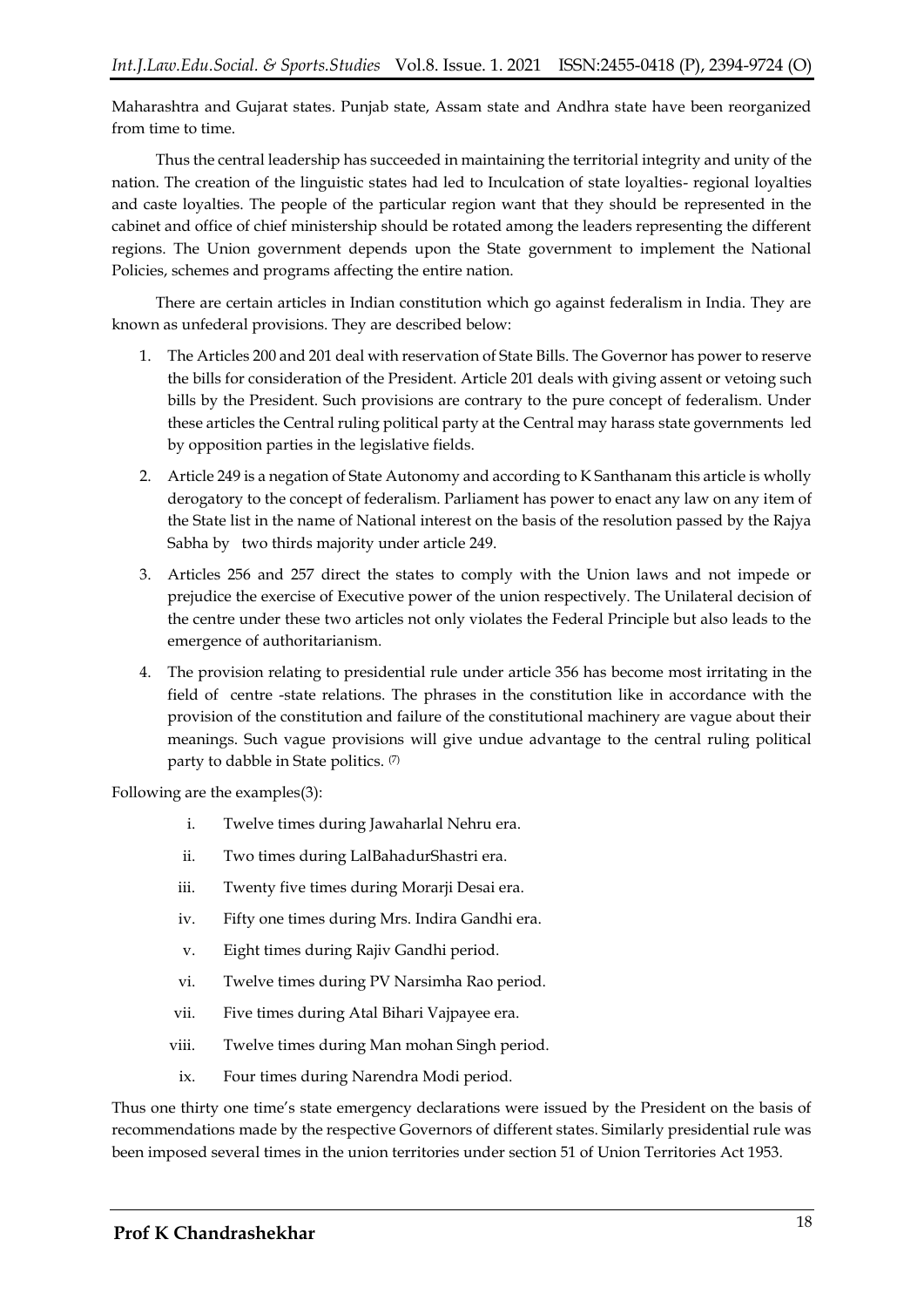5) Article 254 relates to the repugnancy of laws made by the state with the laws made by the parliament. Article 254 is deals with inconsistency between the laws made by the parliament and the laws made by the legislatures of the states.

If any provision of a law made by the legislature of a state is repugnant to any provision of a law made by the parliament, which parliament is competent to enact or to any provision of any existing law with respect to one of the matters enumerated in the concurrent list, then the law made by the parliament whether passed before or after the law made by the legislature of such states or as case may be, the existing law shall prevail and the law made by the legislature of the state shall to the extent of repugnancy be void. (2) ) M. Lakshmikant: Indian polity third edition, TATA Mcgrew Hill Publications, New Delhi, 2009 P - Chapter 12.2

6). Where a law made by the legislature of a state with respect to one of the matters enumerated in the concurrent list, contains any provisions repugnant to the provision of an earlier law made by parliament or any existing law with respect to that matter, then the laws made by the legislature of such states shall, if it has been reserved for consideration of the President and has received assent shall prevail in the state.

The effect in the case of inconsistency between the legislations made by the parliament and legislations made by the state legislature on the subject covered by the list. The matter has been decided by the Supreme Court in several cases.(8)

### **1.3 Questionnaire for testing federalism**(9):

Q1 Has the Central authority have exclusive control over diplomacy and defence as it fits a nation state in its relations with other nation states.

Answer: Union government of India has exclusive control over diplomacy and defence in its relations with other Nation States.

Q1 Is the federal union constitutionally immune against the dissolution by succession?

Answer: Federal Union of India is constitutionally immune.

Q2 Is the exercise of Central authority as it reaches all citizens, directly independent of the individual approval and resources of component units?

Answer: There is harmonious relationship between the Central Government and the State Government.

Q3 Who has the ultimate control over amendments to the constitution?

Answer: a) In respect of some amendments, two-thirds majority of each house of parliament and consent of one half of the States is required.

b) In respect of some amendments, two-thirds majority in each house of the parliament is required. c) In respect of some amendments simple majority in each house of parliament is required.

Q4 Are the component units immune to elimination of their identity?

Answer: They are not immune since they are subject to elimination. It may be illustrated by example. Soon after the inauguration of the constitution, four categories of the states known as A, B, C and D were classified. But upon reorganization of the states based on linguistic basis, the old classification of the states was cancelled and the new states were formed. Again Bombay state was bifurcated into Maharashtra and Gujarat states. Again Andhra Pradesh was bifurcated into Andhra state and Telangana state. Thus the states in India are being eliminated and it is a departure from the federal principle.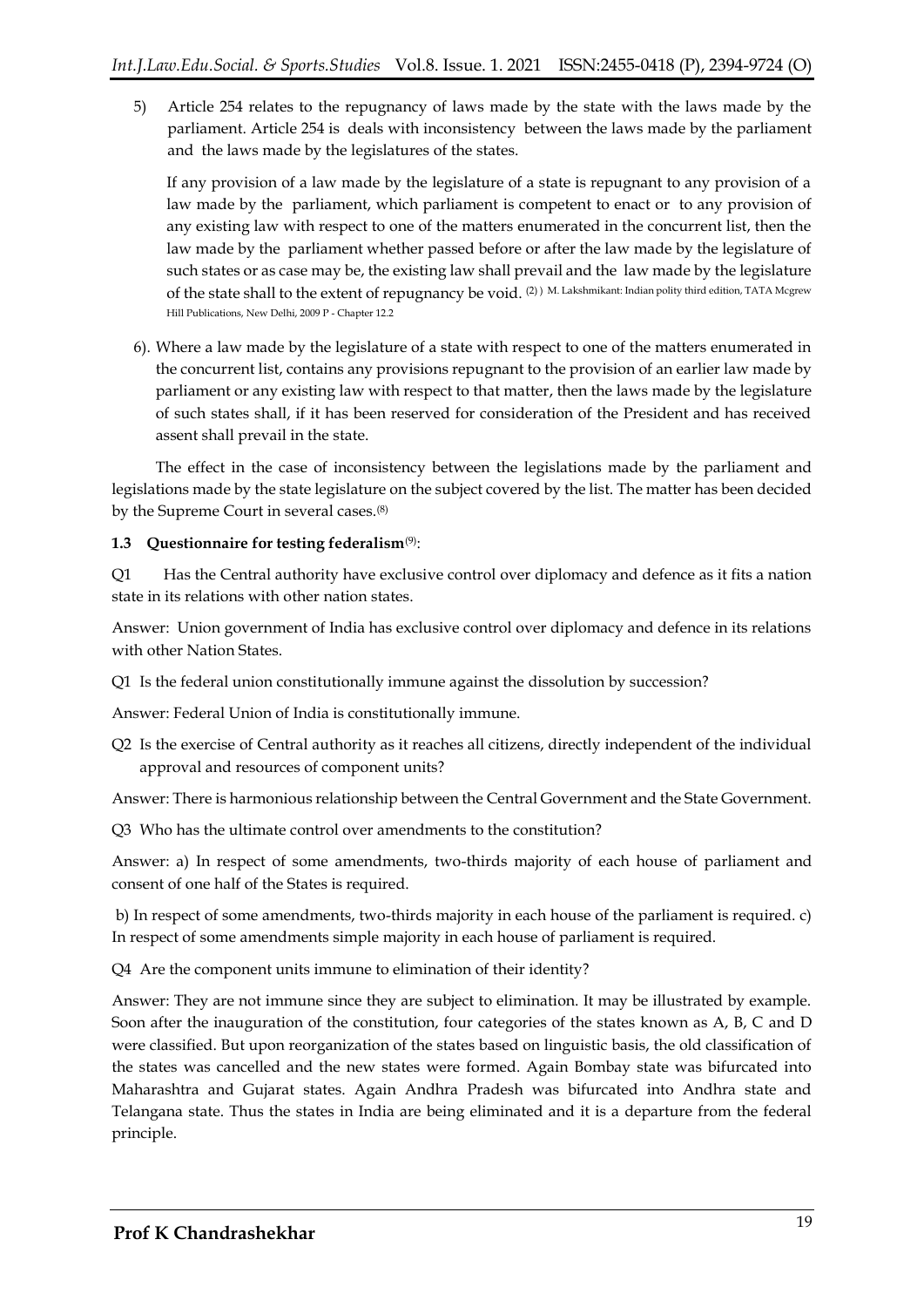Q5 Is the collective sharing in federal rulemaking adequately secured by equal representation of unequal units in a bicameral system and what are constitutional provisions for collective sharing in the executive and judicial rule implementation?

Answer: There is no equal representation for the states in the upper chamber of Indian parliament. The seats in Rajyasabha are determined on the basis of population. Hence different states have different numbers of representatives, but in America all the 50 states irrespective of population have equal representation. Each state will send two representatives each. Hence there is the departure from the Federal principle.

Q6 Are there two independent sets of courts? One interpreting and adjudicating the federal laws and the other interpreting and adjudicating the state laws?

Answer: In India there is single unified judiciary right from the Subordinate courts to the Supreme court. The High courts and Supreme Court in India have the power of interpreting and adjudicating both the central laws and the state laws. Thus there is a departure from the federal principle.

Q7 Is there a judicial authority for the Central government and the component units to determine their respective rights?

Answer: There are no separate judicial authorities to determine the rights of the Central government rights and the rights of the State government. Hence there is a departure from the Federal Principle.

Q8 Have the components units retain all the powers that the constitution has not given to the central authority and are these powers retained by the states?

Answer: Residuary powers in India are vested in the Central government. But in America they are vested with the State government. Hence there is a departure from the Federal principle.

Q9 Is the territorial division of authority, clear and unambiguous?

Answer: there is no clear division of authority between the Central government and the State governments because in India there are three lists of subjects known as Central list, State list and Concurrent list.

But Concurrent list is common for Central and State governments, but in America there are only two lists. Hence Concurrent list leads to conflicts between the Central Government and the State Governments and ultimately Central law will prevail over the State law.

The following are the federal features of the Indian constitution<sup>(10)</sup>:

- 1. Dual Polity
- 2. Written constitution
- 3. Division of powers
- 4. Supremacy of the constitution
- 5. Rigid constitution
- 6. Independent judiciary
- 7. Bicameralism

### **1.4 Quasi Federal characteristics of the Constitution**

Following are the unfederal provisions of the Indian Constitution:

- 1. Single constitution.
- 2. Strong centre.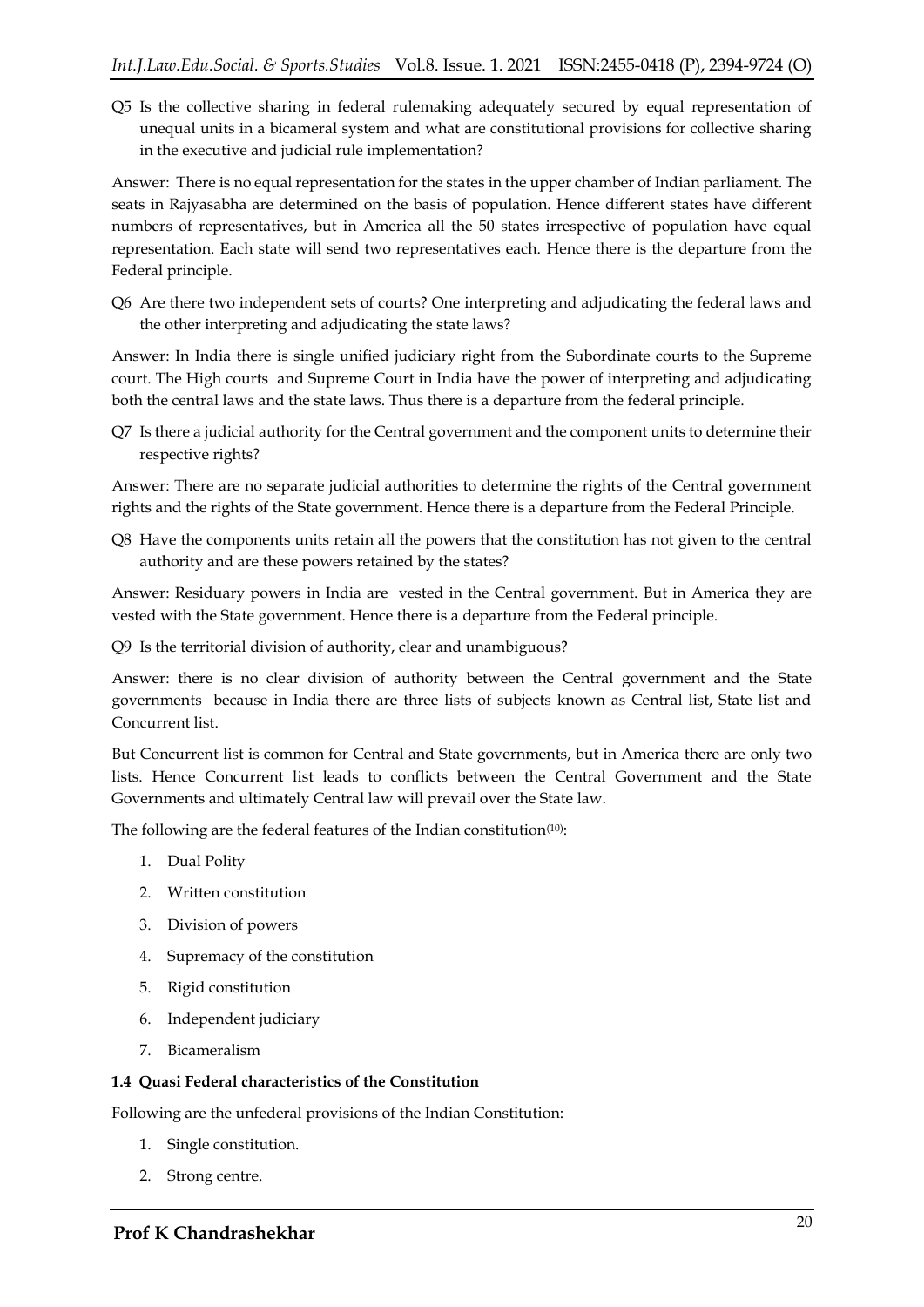- 3. Single citizenship.
- 4. Integrated Judicial System
- 5. Emergency powers of the constitution.
- 6. Flexible constitution.
- 7. Appointment of State Governors by the President.
- 8. All India Services.
- 9. Union of States but not Federation of States.
- 10. Parliament can change the boundaries of the states.
- 11. Amendment procedures favour the Centre but not the states.
- 12. Division of powers is tilted in favour of the centre.
- 13. Parliament can make inroads into the sphere of state powers.
- 14. Declaration of emergency transforms the Federal system into a unitary system.
- 15. The centre has right to send Executive directions to the state.
- 16. The Governor is an agent of the centre.
- 17. Financial control is exercised by the centre over the states.
- 18. National planning by the centre has contributed to the upsetting of the federal balance.
- 19. All India services are controlled by the union.
- 20. There is one Election Commission for the Central and the States.

Thus all the above mentioned features are heavily loaded in favour of the Unitary Constitution.

#### **1.5 Conclusion**

Thus the Indian federalism has challenges. But in the Indian context, federalism will have to stay, because it has successfully mediated between the opposing pulls and pressures of individual identities and the needs of the larger National identity. Federalism as a concept cannot be static because balance will have to be struck down between National and Sub-National needs and aspirations. Economic development has been one of the biggest drives of past few decades. Technological development has bearing on the evolution of the Indian federalism. Recent developments in the Information, Communication and Technology sectors have enabled vigorous participation and accountability. The challenge of founding fathers of the constitution was to design a federal architecture with flexibility to manage contradictions over our policy issues like health care, education, law and order are best dealt with at decentralized levels of governance.

India has been able to achieve this through constitutional amendments. We have to address the issue of fiscal federalism. The responsibilities for public expenditure and their financing by taxation and other instruments are shared between the Central and the States. There are inbuilt devices by way of evolution of Central taxes and Grants in aid in favour of states. But there are challenges of inter regional disparities. Both NITI Ayoga and Finance Commission will have to play the constructive role in reducing the inter-regional disparities through a system of transfer of resources from centre to the states and promoting balance in social and economic development across the country. There is a case of multi party model where political parties exist with limited Sub National approach. These parties are having narrow political considerations based on regional and sectional loyalties. Thus the Indian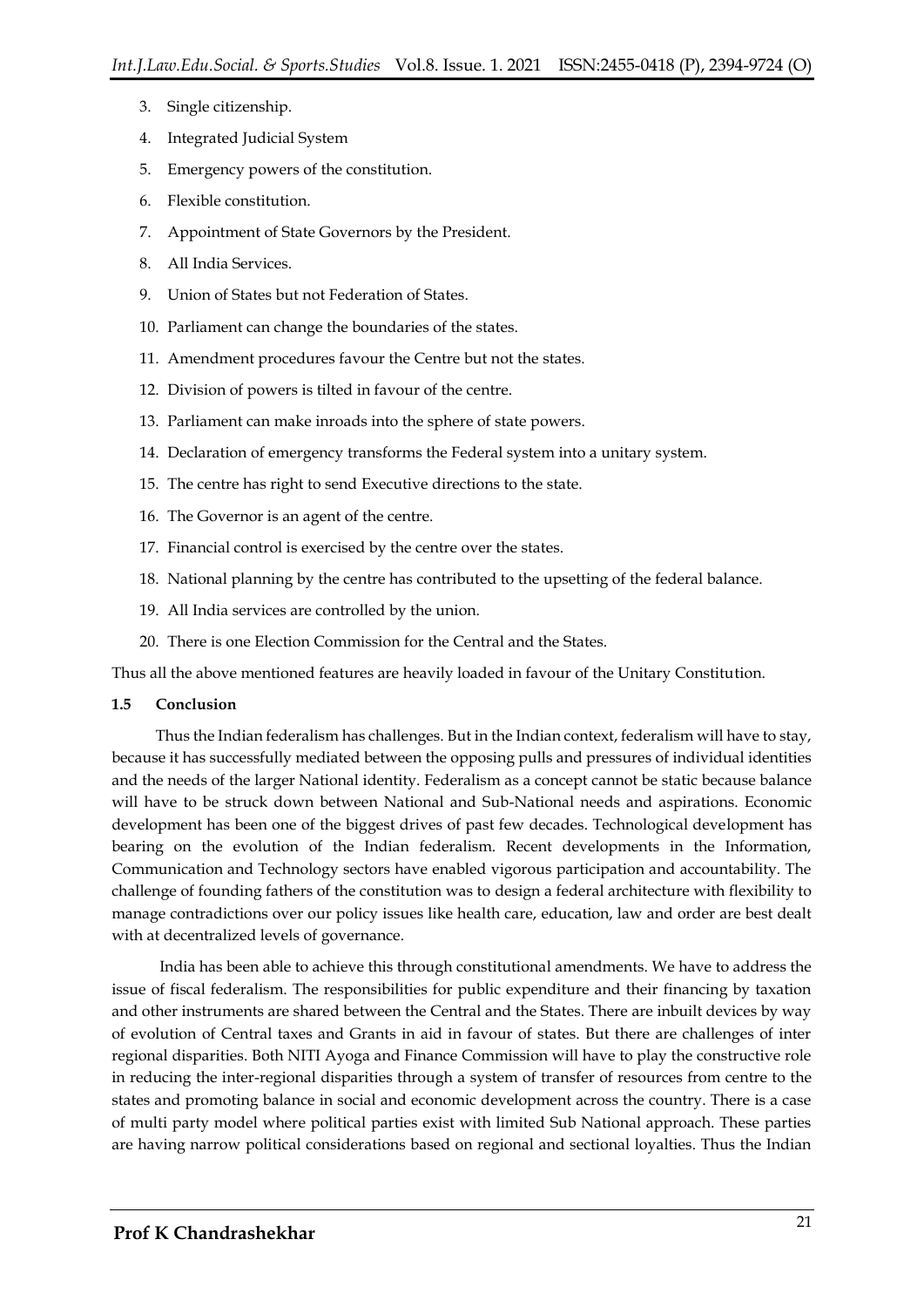federalism is quite unique on account of multi-ethnic and multicultural plural societies. Managing all these issues is a challenge for Indian Federalism.

#### **Footnotes & References**

- [1]. Durga Das Basu: Comparative Federalism, Prentice hall of India, New Delhi 1987. (Summarized Version)
- [2]. K C Wheare : Federal Govt, fourth edition, Oxford University press 1963 Pp 35, 36, 37, 38, 44, 48 and 52
- [3]. M. Lakshmikant: Indian polity third edition, TATA Mcgrew Hill Publications, New Delhi, 2009 P - Chapter 12, Table 12.1
- [4]. M. Lakshmikant: Indian polity third edition, TATA Mcgrew Hill Publications, New Delhi, 2009 P - Chapter 12
- [5]. William Livingstone: Federalism and Constitutional changes, Oxford University press 1956. page 1, 2, 5, 6, 302, 309 and 310 to 317
- [6]. Rikar William: Federalism, Origin, Operations and Significance, Little Brown Company, 1964, Page 19, Pp 135- 136
- [7]. Duchacck: Article published on Comparative Federalism Journal published Holt Rinechart and Wintston, New York, 1970 Page: 278 and quoted by Amal Ray and Mohit Bhattacharya in the journal of political theory, ideas and institutions, 9th edition, published by World Press Private Limited, 1985 P-285
- [8]. Civil Appellate Numbers 5946 5947 of 2014 under the Civil Appellate Jurisdictions, judgment dated 26 June 2014 pages 36-37
- [9]. Duchacck: Article published on Comparative Federalism Journal published Holt Rinechart and Wintston, New York, 1970 Page: 278 and quoted by Amal Ray and Mohit Bhattacharya in the journal of political theory, ideas and institutions, 9th edition, published by World Press Private Limited, 1985 P-285
- [10]. M. Lakshmikant: Indian polity third edition, TATA Mcgrew Hill Publications, New Delhi, 2009 P - Chapter 12.3
- [11]. Granville Austin: The Indian constitution corner stone of a nation, Oxford press 2011. (Summarized Version)
- [12]. V V Reddy and G R Reddy: Indian Physical Federalism, Oxford University press, New Delhi, 2019. (Summarized Version)
- [13]. Lancy Lobo: Mrutuyanjaya Sahu and Jayesh Shah(edited) Federalism in India towards a fresh balance of power. Rawat publications New Delhi, 2014. (Summarized Version)
- [14]. Pritam Singh: Federalism, Nationalism and Development- Published by Routledge, London 2008. (Summarized Version)
- [15]. Granville Austein: working a Democratic institution A history of the Indian Experience. Oxford University press 2003. (Summarized Version)
- [16]. Friedrich Carl J. : Trends of Federalism in Theory and Practice London, 1968. (Summarized Version)
- [17]. Singh, M.P. and RekhaSaxena, Indian Politics: Contemporary Issues and Concerns, Prentice-Hall of India, New Delhi, 2008. (Summarized Version)